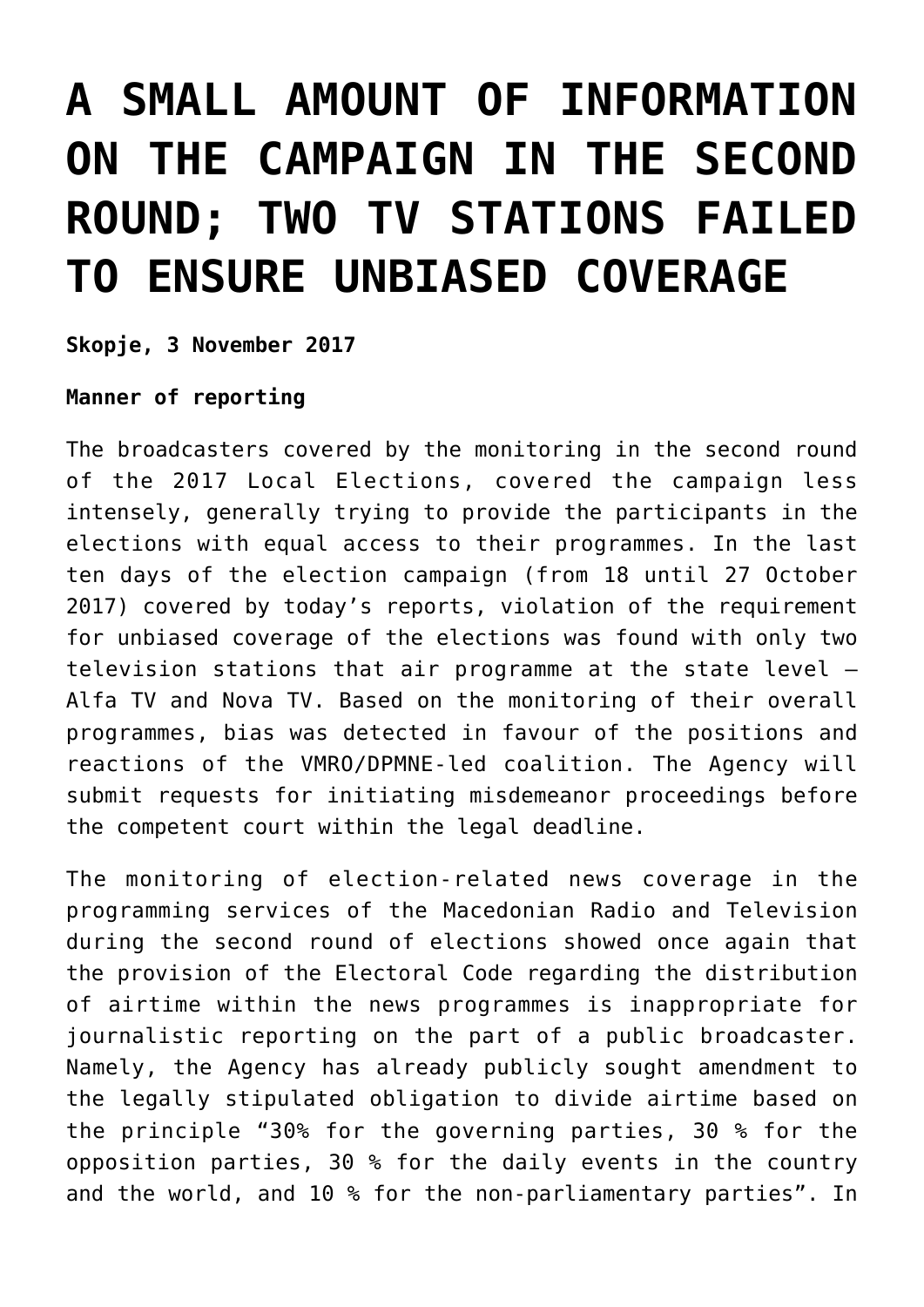the second round, there were fewer candidates, coalition support between parties from the government and the opposition and three non-parliamentary candidates. These conditions showed rather clearly that, despite ensuring balanced reporting – both qualitatively and quantitatively – on the participants in the campaign, the public broadcaster will still face the choice between adhering to its role as a public broadcaster that should, before all, inform citizens about all current events in the country and the world, and depriving the audience of these information so as not to exceed the 30 % limit. Therefore, the regulator considers that, the proportionally longer airtime dedicated to daily news should not constitute grounds for concluding there is unbalanced and biased reporting.

## **Free political presentation**

The Public Broadcaster and the Parliamentary Channel met their obligation to provide free political presentation of the participants in the elections in the second round of the local election campaign as well. The data indicate that only the mayoral candidates of the coalitions led by VMRO/DPMNE and SDSM used the opportunity for free presentation in the media.

## **Paid political advertising**

During the second round of the local election campaign, the largest amount of paid political advertising was registered on the part of the VMRO/DPMNE-led coalition (around 26 hours), followed by the coalition led by the SDSM (around 11 hours), Besa (some 5 hours) and DUI (around 4 hours).

Of the television stations covered by the monitoring, Nova TV aired the largest amount of advertisements (nearly 12 hours), followed by Sitel TV and Alsat-M TV (around 5 hours each).

The overview of the paid political advertising may be downloaded at this [link.](http://avmu.mk/wp-content/uploads/2017/11/%D0%9F%D1%80%D0%B5%D0%B3%D0%BB%D0%B5%D0%B4%D0%BE%D1%82-%D0%BD%D0%B0-%D0%BF%D0%BB%D0%B0%D1%82%D0%B5%D0%BD%D0%BE%D1%82%D0%BE-%D0%BF%D0%BE%D0%BB%D0%B8%D1%82%D0%B8%D1%87%D0%BA%D0%BE-%D1%80%D0%B5%D0%BA%D0%BB%D0%B0%D0%BC%D0%B8%D1%80%D0%B0%D1%9A%D0%B5.pdf)